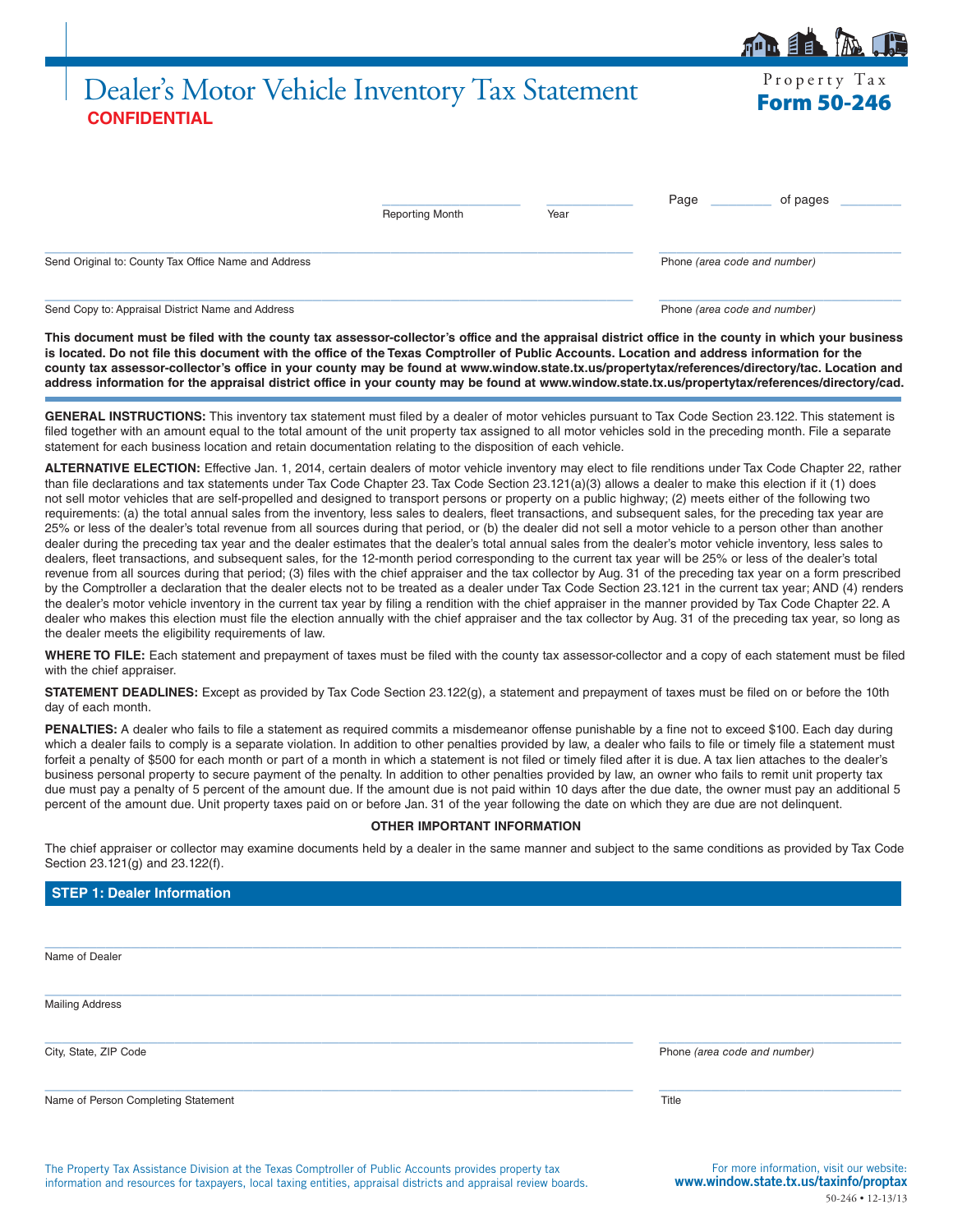

## **STEP 2: Business' Name and Physical Address of Business Location**

Provide the appraisal district account number if available or attach tax bill or copy of appraisal or tax office correspondence concerning your account.

Address, City, State, ZIP Code

 $\_$  ,  $\_$  ,  $\_$  ,  $\_$  ,  $\_$  ,  $\_$  ,  $\_$  ,  $\_$  ,  $\_$  ,  $\_$  ,  $\_$  ,  $\_$  ,  $\_$  ,  $\_$  ,  $\_$  ,  $\_$  ,  $\_$  ,  $\_$  ,  $\_$  ,  $\_$  ,  $\_$  ,  $\_$  ,  $\_$  ,  $\_$  ,  $\_$  ,  $\_$  ,  $\_$  ,  $\_$  ,  $\_$  ,  $\_$  ,  $\_$  ,  $\_$  ,  $\_$  ,  $\_$  ,  $\_$  ,  $\_$  ,  $\_$  , Account Number **Business Start Date, if Not in Business on Jan. 1** Business Start Date, if Not in Business on Jan. 1

 $\_$  , and the set of the set of the set of the set of the set of the set of the set of the set of the set of the set of the set of the set of the set of the set of the set of the set of the set of the set of the set of th General Distinguishing Number (GDN)

### **STEP 3: Vehicle Inventory Information**

Provide the following information about each motor vehicle sale during the reporting month. Continue on additional sheets if necessary. In lieu of filling out the information in this step, you may attach separate documentation setting forth the information required. All such information must be separately identified in a manner that conforms to the column headers used in the table below. See last page for additional instructions and footnotes.

| <b>Description of Vehicle Sold</b> |                      |             | Type of<br>Sale <sup>1</sup>            | Sales<br>Price <sup>2</sup> | Unit Property<br>Tax <sup>3</sup> |  |  |
|------------------------------------|----------------------|-------------|-----------------------------------------|-----------------------------|-----------------------------------|--|--|
| Date of<br>Sale                    | <b>Model</b><br>Year | <b>Make</b> | Vehicle<br><b>Identification Number</b> | Purchaser's<br>Name         | (See last page for footnotes.)    |  |  |
|                                    |                      |             |                                         |                             |                                   |  |  |
|                                    |                      |             |                                         |                             |                                   |  |  |
|                                    |                      |             |                                         |                             |                                   |  |  |
|                                    |                      |             |                                         |                             |                                   |  |  |
|                                    |                      |             |                                         |                             |                                   |  |  |
|                                    |                      |             |                                         |                             |                                   |  |  |
|                                    |                      |             |                                         |                             |                                   |  |  |
|                                    |                      |             |                                         |                             |                                   |  |  |
|                                    |                      |             |                                         |                             |                                   |  |  |
|                                    |                      |             |                                         |                             |                                   |  |  |
|                                    |                      |             |                                         |                             |                                   |  |  |
|                                    |                      |             |                                         |                             |                                   |  |  |
|                                    |                      |             |                                         |                             |                                   |  |  |
|                                    |                      |             |                                         |                             |                                   |  |  |
|                                    |                      |             |                                         |                             |                                   |  |  |
|                                    |                      |             |                                         |                             |                                   |  |  |
|                                    |                      |             |                                         |                             |                                   |  |  |
|                                    |                      |             |                                         |                             |                                   |  |  |
|                                    |                      |             |                                         |                             |                                   |  |  |
|                                    |                      |             |                                         |                             |                                   |  |  |

Total Unit Property Tax4

Unit Property Tax Factor

\_\_\_\_\_\_\_\_\_\_\_\_\_\_\_\_\_\_\_\_\_\_\_\_\_\_\_\_\_\_\_\_\_\_\_\_\_\_\_\_\_\_\_\_\_\_\_\_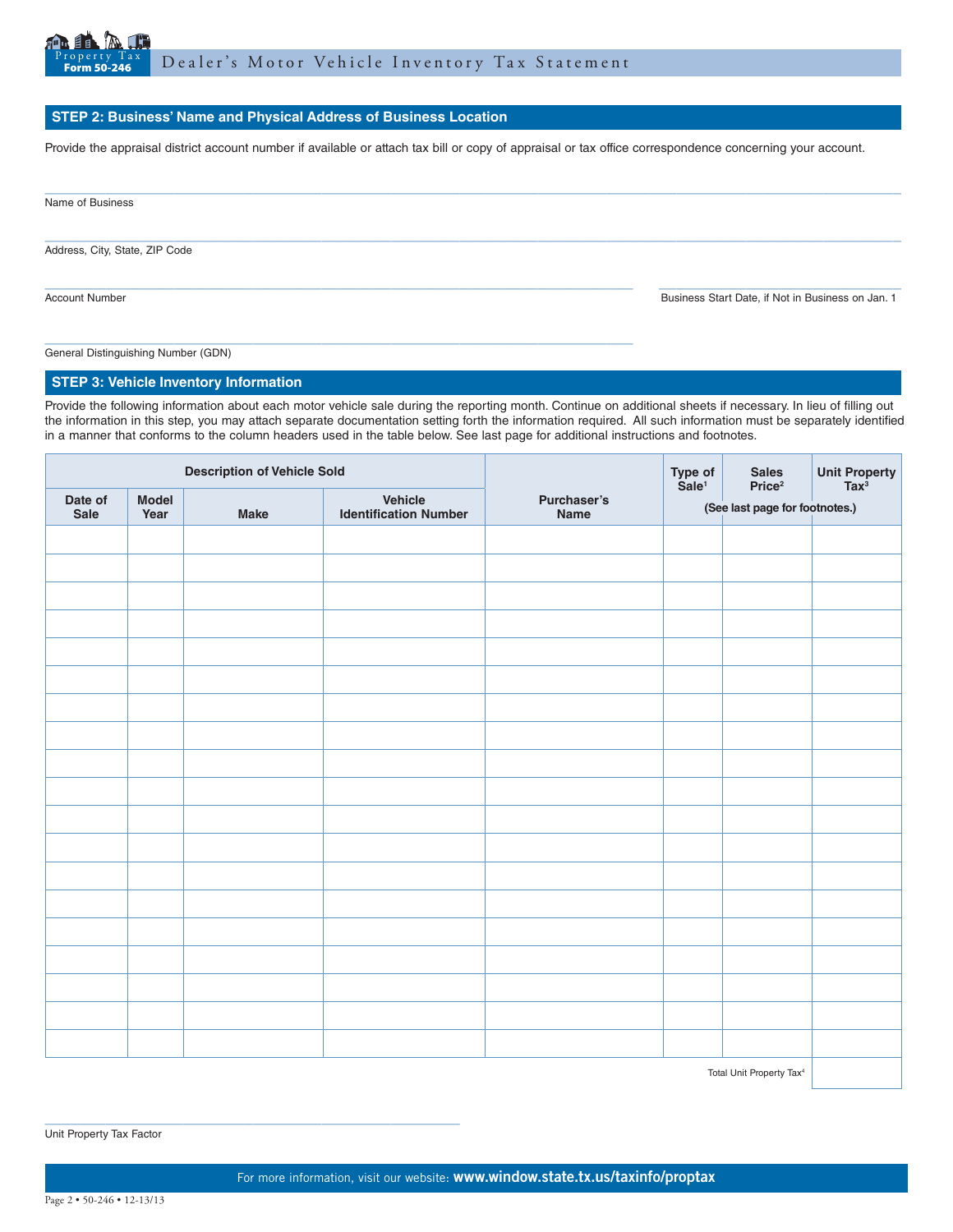

|                         | <b>STEP 4: Total Units Sold and Total Sales</b>                             |                           |                     |                         |
|-------------------------|-----------------------------------------------------------------------------|---------------------------|---------------------|-------------------------|
|                         | Number of units sold for reporting month:                                   |                           |                     |                         |
| Motor Vehicle Inventory |                                                                             | <b>Fleet Transactions</b> | <b>Dealer Sales</b> | <b>Subsequent Sales</b> |
|                         | Sales amounts for reporting month:                                          |                           |                     |                         |
| \$                      |                                                                             | \$.                       | \$                  | \$                      |
|                         | <b>Fleet Transactions</b><br><b>Dealer Sales</b><br>Motor Vehicle Inventory |                           |                     | <b>Subsequent Sales</b> |
|                         | <b>STEP 5: Signature and Date</b>                                           |                           |                     |                         |
|                         | Signature required on last page only.                                       |                           |                     |                         |
| print,                  |                                                                             |                           |                     |                         |
| here                    | <b>Print Name</b>                                                           |                           | Title               |                         |
| sign                    |                                                                             |                           |                     |                         |
| here                    | Authorized Signature                                                        |                           | Date                |                         |

**If you make a false statement on this report, you could be found guilty of a Class A misdemeanor or a state jail felony under Penal Code Section 37.10.**